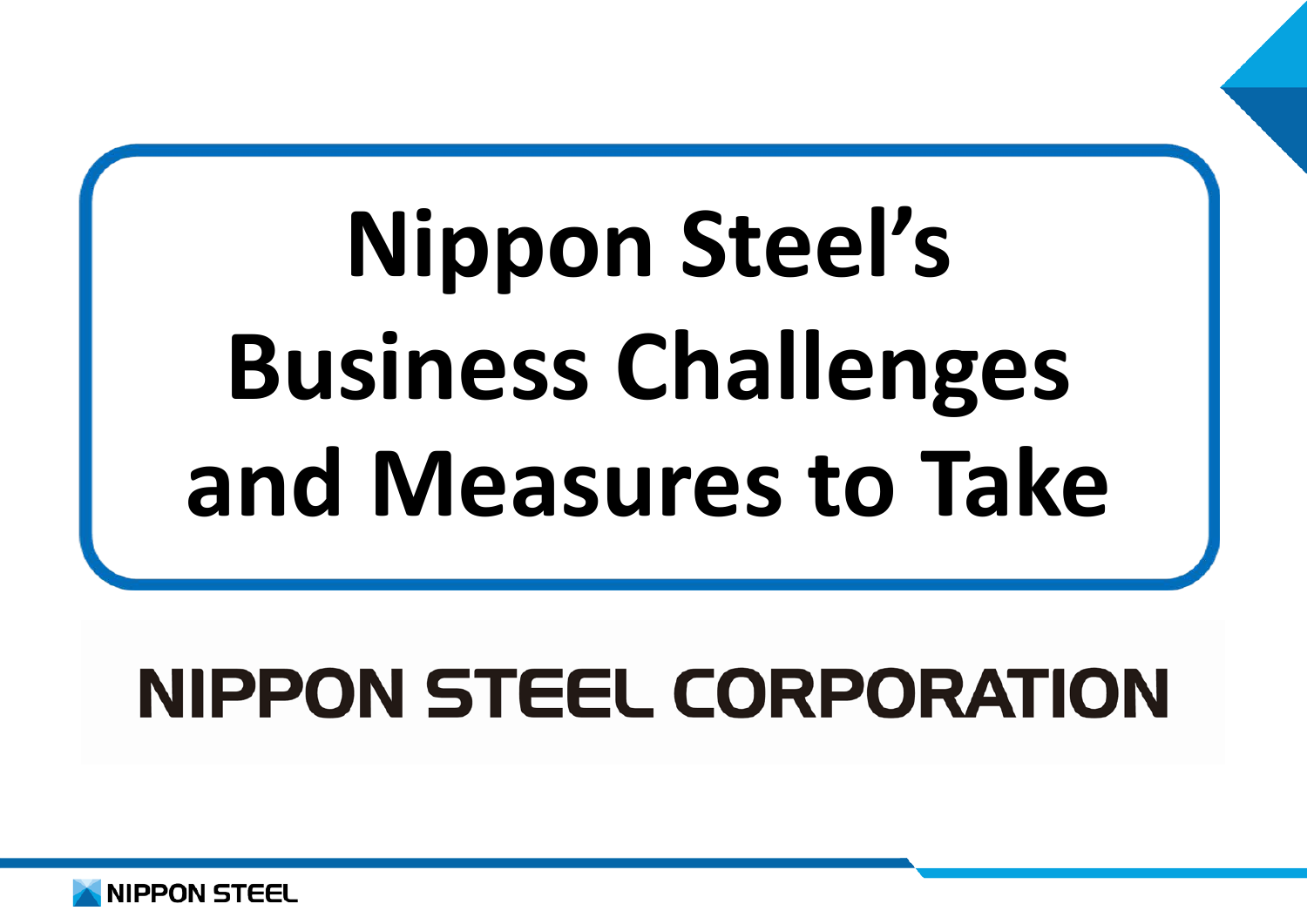#### **FY2019 Earnings Results and First-Half of FY2020 Update**

#### **FY2019 Earnings Results**

- Steel demand for the manufacturing industry was sluggish, prompted by U.S.-China conflicts
- Main raw material prices stayed at high levels, due to high production by Chinese blast furnace steelmakers

**Continued loss in the steelmaking business by Nippon Steel (non-consolidated), and recording of impairment loss**

**→ ¥284.4 billion in consolidated business profit and ¥431.5 billion in net loss**

**Steady development in enhancing the management of operation and maintenance**

#### **First-Half of FY2020 Update**

- The initial plan showed good prospects of generating profit (Stable production to improve variable costs; enhanced measures on long-term contractual prices; and selection and concentration to reduce fixed costs)
- Sharp drop in steel demand due to COVID-19 (April-June operating rate, 60%)

#### **Very harsh performance outlook**

#### **NIPPON STEEL**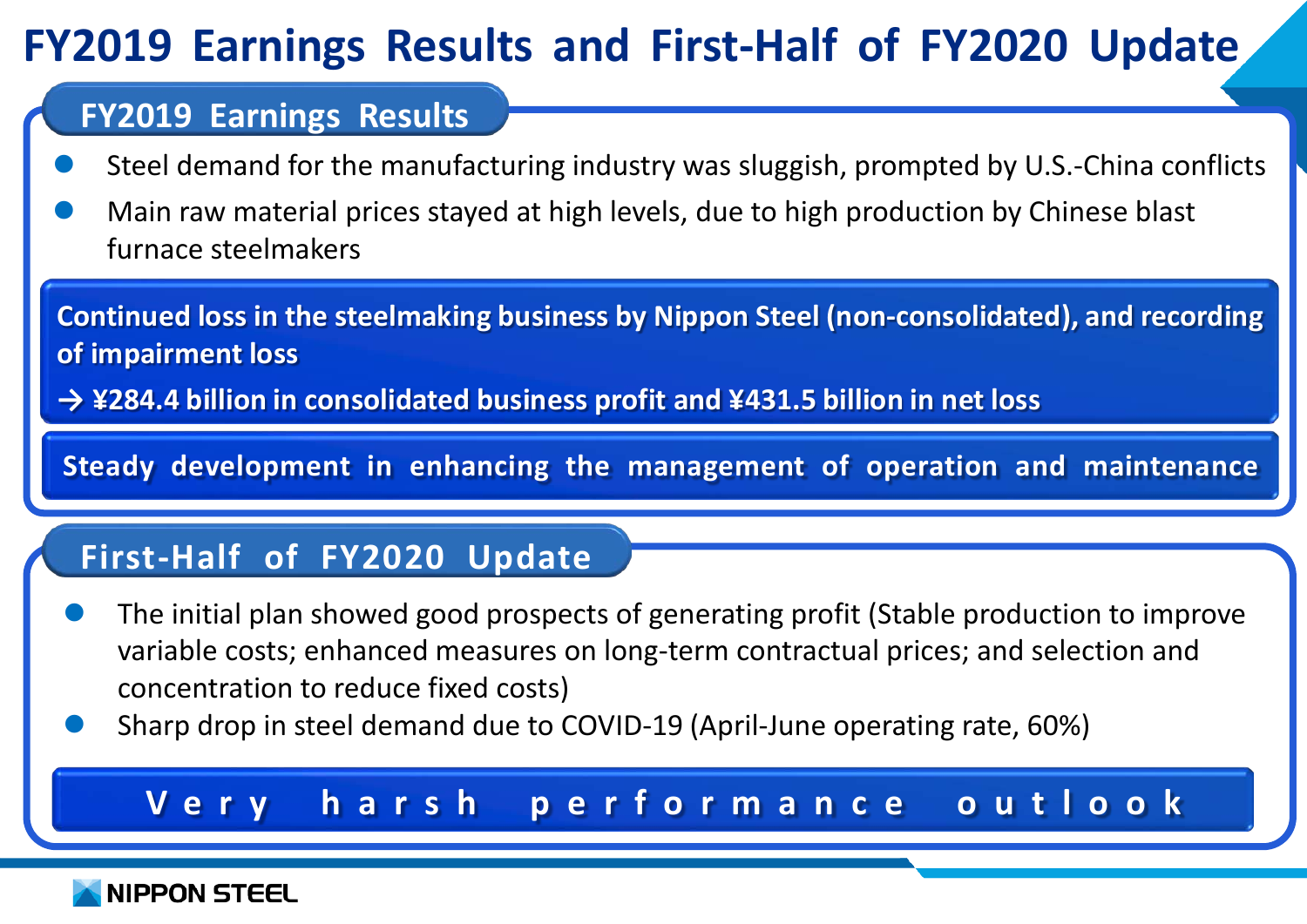### **Outlook of the Steelmaking Business Environment (including secular impacts o f COVID- 1 9)**

#### **Demand side**

- Concerns over sluggish/shrinking base demand, caused by declining and aging population **Domestic**
	- Decline in indirect exports, driven by reduction in trade due to rampant confrontation
- **Export** Accelerating trend of "local production for local consumption" in the manufacturing industry
	- Sluggish steel demand in the energy sector and emerging countries

#### **Competition side**

Increasing advantage of Chinese steelmakers based on early resumption of economic activities



**The COVID-19 pandemic will accelerate ongoing structural market changes and lead to a harsher business environment**

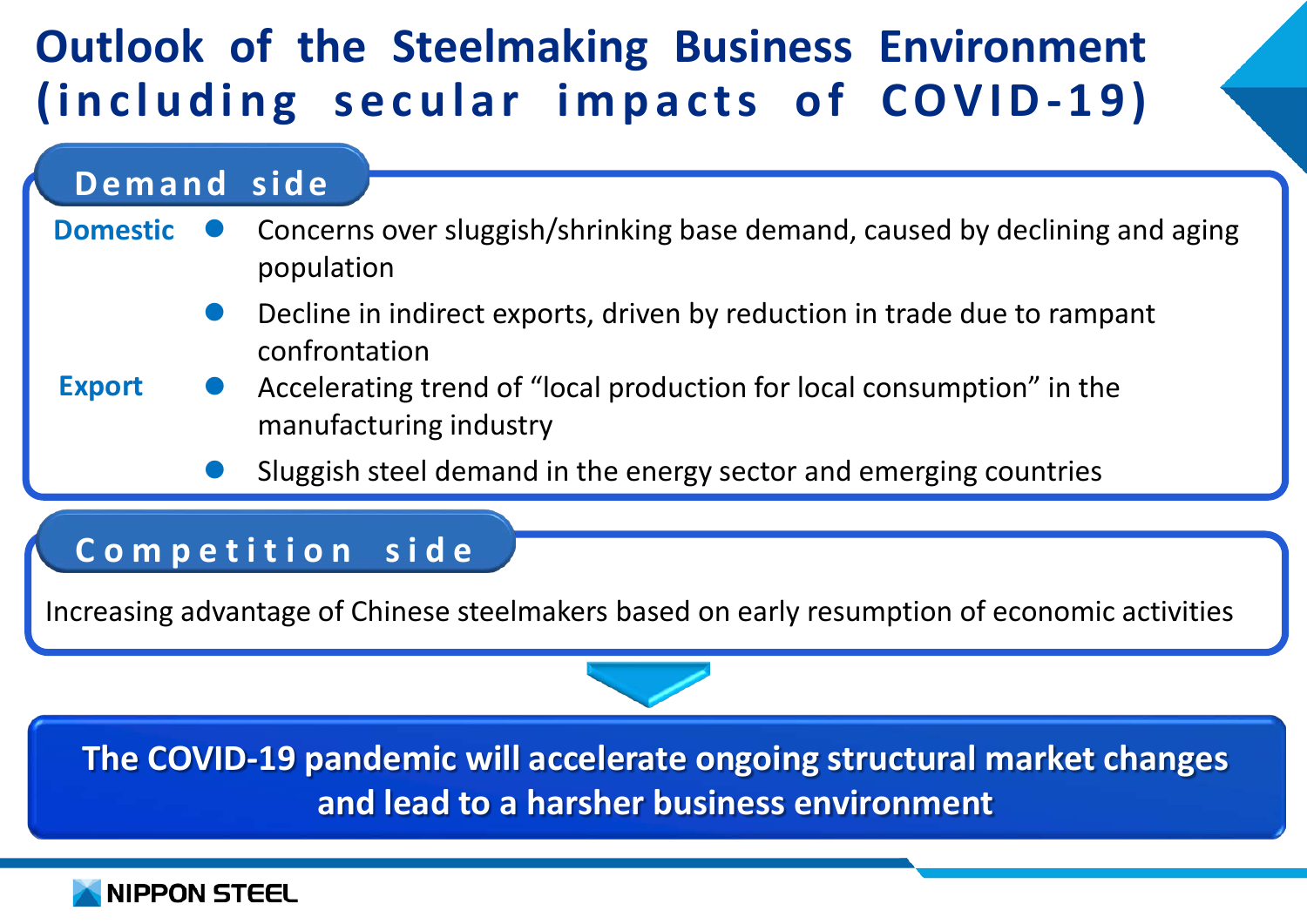### **Basic Strategy to Strengthen Profitability**

#### **Steady enhancement o f basic strength**

Solidify stable production; further improve long-term contractual prices; and reduce fixed costs

#### **Strong emphasis on certain products, facilities and business activities, as a basic response to the deteriorating environment**

- Accelerate transition to an optimal production framework (to realize the already-announced structural measures earlier, and consider and implement additional measures)  $\rightarrow$  Lower the ratio of less-profitable products; concentrate production of high-value-added products on competitive facilities as much as possible
- Enhance globally-competitive strategic products in quality and quantity
- Further evolve overseas business in response to "local production for local consumption" (incl. withdrawal from unprofitable business)

**Return to operating profit under any business environment**

**Prevail in global competition, together with our customers**

#### **NIPPON STEEL**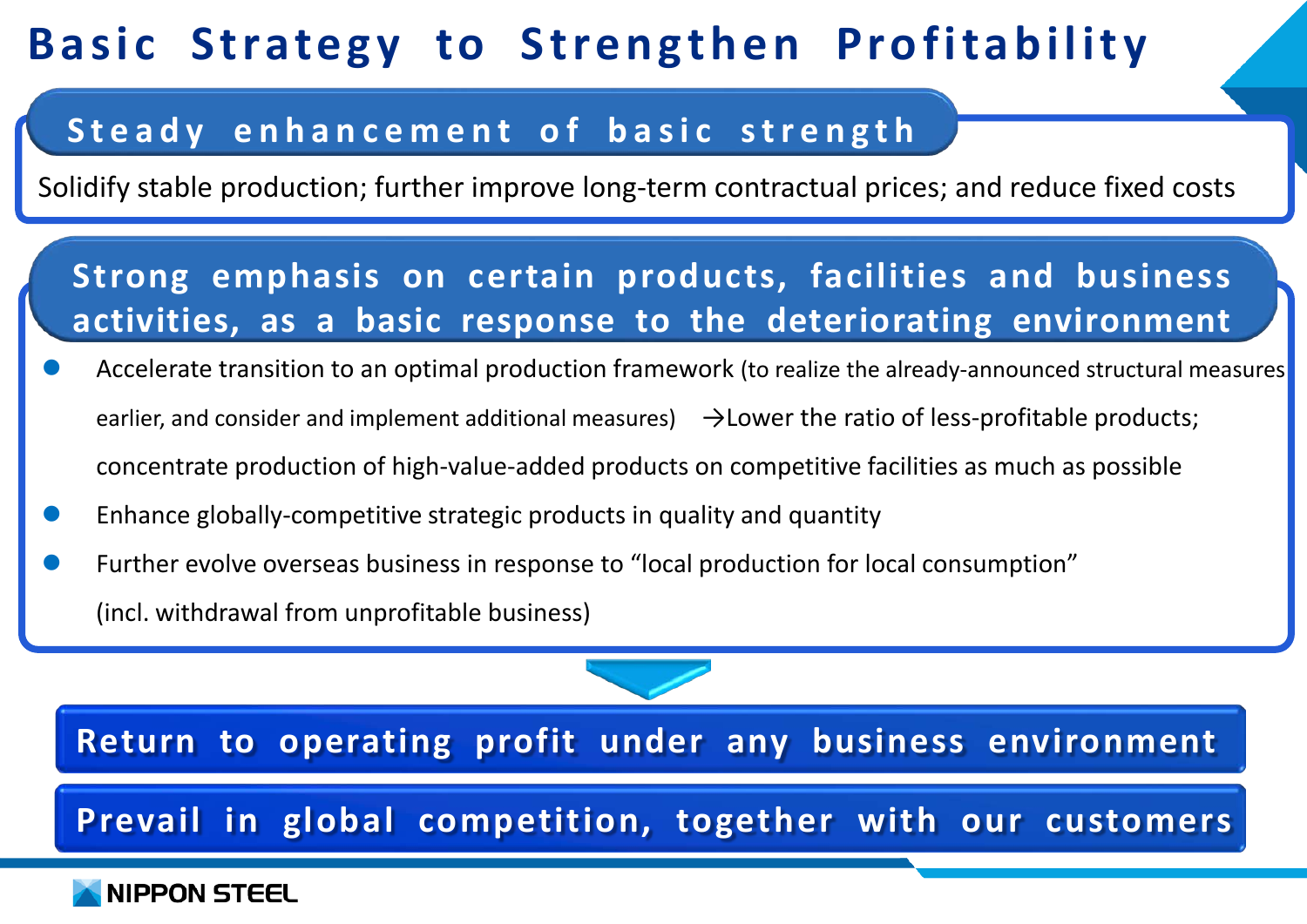# **Thank you, our shareholders, for your continued understanding and support.**

## **NIPPON STEEL CORPORATION**

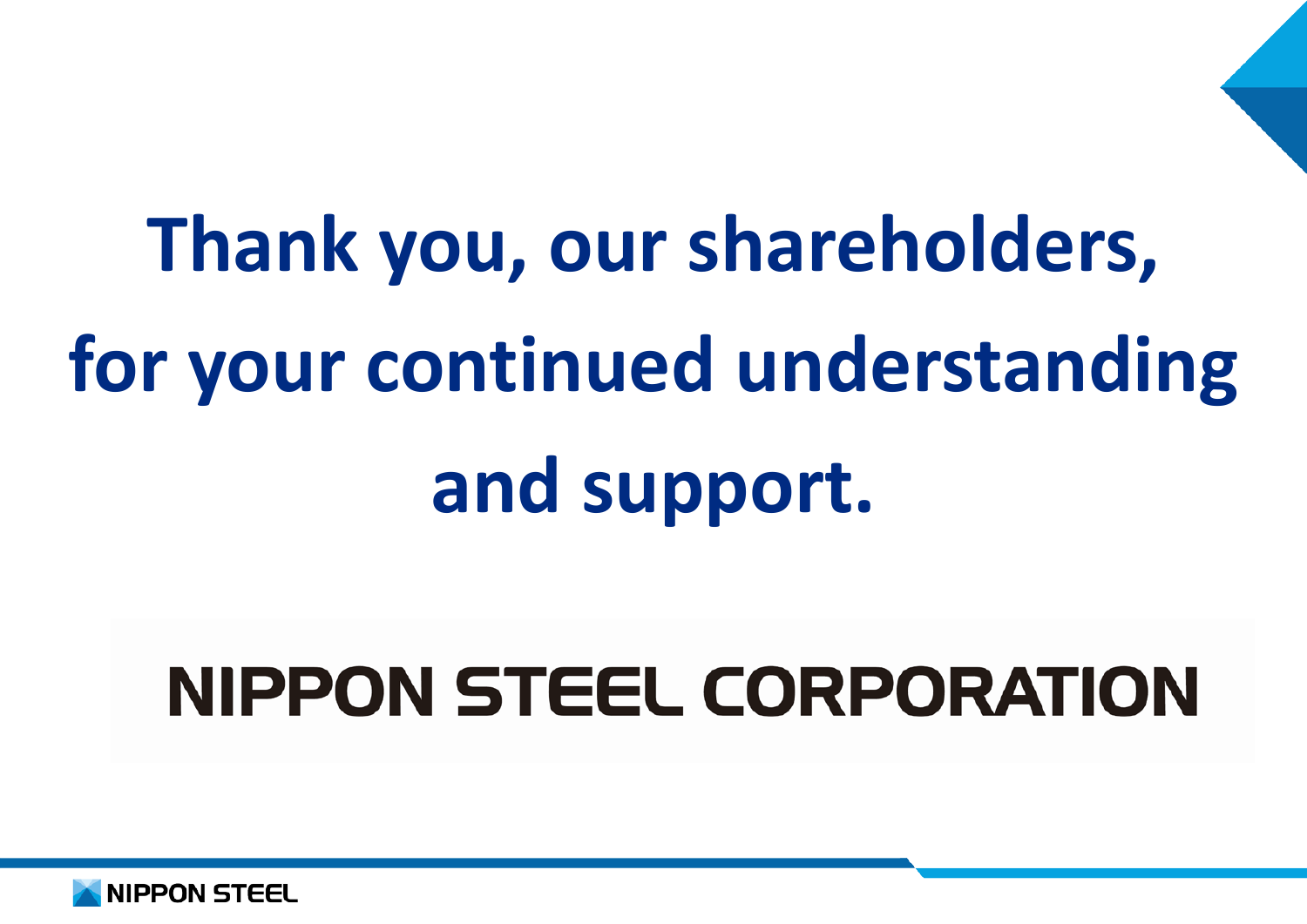#### **The 96th General Meeting of Shareholders Nippon Steel's Business Challenges and Measures to Take**

Presenter: Eiji Hashimoto, President

I would like to explain about Nippon Steel's business challenges and measures to take.

The Nippon Steel Group comprises three businesses – the parent company's steelmaking business, the group companies' domestic and overseas steelmaking business, and the business other than steelmaking. My presentation will focus on the parent company's steelmaking business, which is facing the challenge of drastically improving profit.

Since the latter half of fiscal 2018 the global manufacturing industry has experienced sluggish business and problems triggered by U.S.-China conflicts, and in fiscal 2019 the situation worsened and demand from manufacturers, our major customers, became significantly depressed. In the meantime, an increase in infrastructure investment in China led to a continued high production by Chinese blast furnace steelmakers, resulting in sustained high prices of iron ore and other main raw materials. We therefore faced an extremely harsh business environment with an unprecedented combination of high raw material prices and low steel product prices.

While we were negatively affected by typhoons and other natural disasters, continued loss in the steelmaking business (non-consolidated) and recording of impairment loss were major factors for Nippon Steel resulting in consolidated business loss of ¥284.4 billion and net loss attributable to owners of the parent of ¥431.5 billion in fiscal 2019.

Concerning our biggest challenge of reestablishing manufacturing capability, our efforts to enhance the operational and maintenance management of production lines have finally become effective, resulting in a substantial reduction in O&M problems which could entail production cuts and help improvement in fixed cost in the second half of fiscal 2019.

As for fiscal 2020, we finally had good prospects for generating a profit on a non-consolidated basis in our initial plan, thanks to stable production to improved variable cost, enhanced

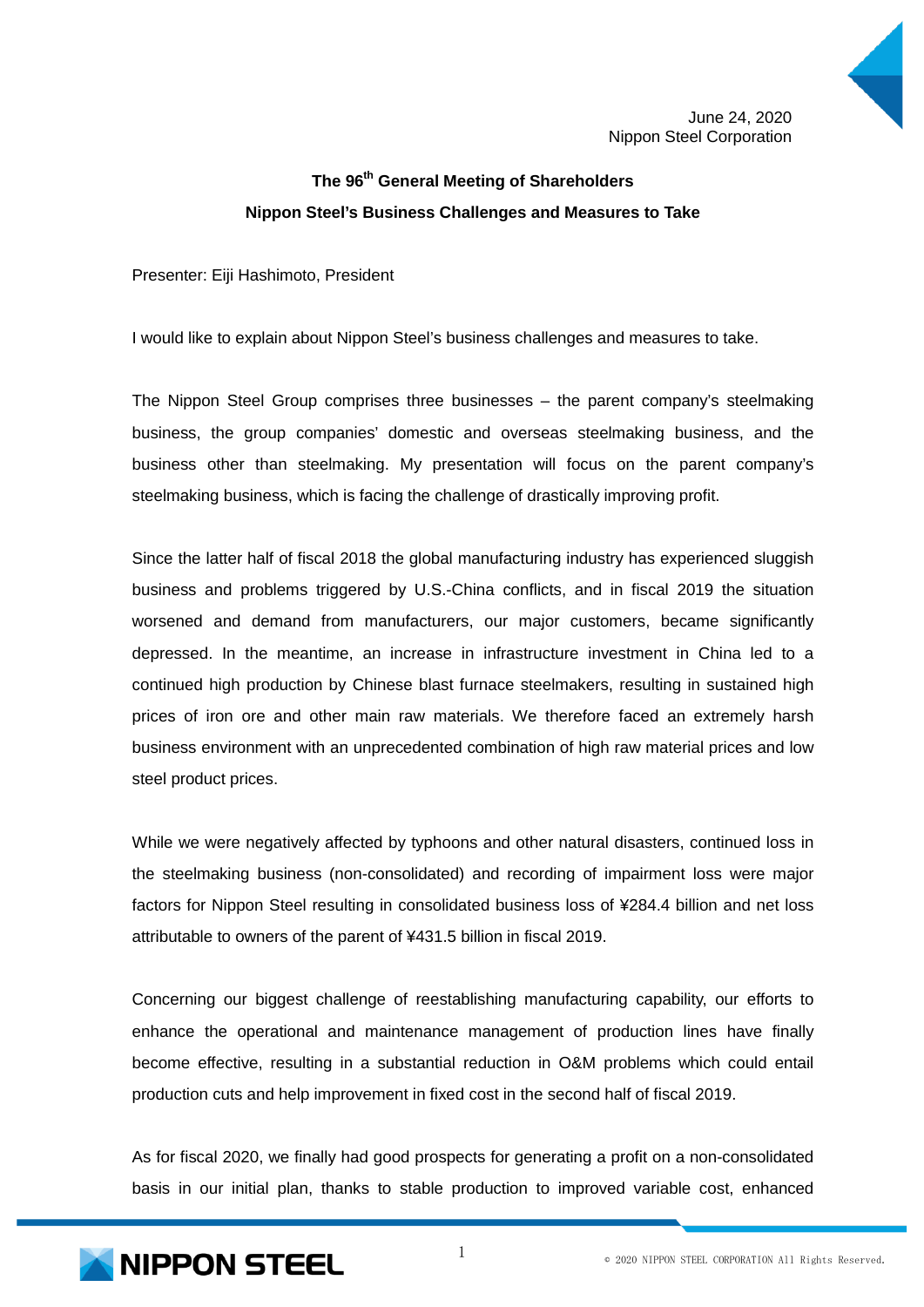

measures for long-term contractual prices, and strong emphasis on competitive products and facilities to reduce fixed cost. However, the emergence of COVID-19 has changed the business landscape: demand fell substantially and our operating rate in April to June dropped to about 60%, while production cut induced an increase in cost. As a result, our performance outlook for the first half of fiscal 2020 is very harsh.

In light of the fiscal 2019 results and the unprecedented dire status in the first half of fiscal 2020, we regretfully have decided to forgo a year-end dividend payment for fiscal 2019. The dividend for the full fiscal 2019 therefore is ¥10 per share.

We remain fully committed to early realization of a recovery in our profit base and financial improvement, and will strive our utmost to be able to return profit to shareholders again.

Next, let me explain the outlook of the steelmaking business environment.

First, the demand outlook.

On the domestic side, there are concerns over sluggish and shrinking base demand caused by declining and aging population, while indirect exports are expected to decline, driven by reduction in trade caused by rampant international confrontation.

The export outlook is also bleak due to two factors.

First, the trend of "local production for local consumption" in the manufacturing industry is expected to accelerate and decoupling of globally-connected markets is likely to continue. Second, we must anticipate prolonged sluggish new investment in the energy sector, caused by a decline in oil prices, as well as prolonged rough time in emerging countries, caused by the spread of COVID-19 and weakness of currencies.

As for the competitive landscape, China is the biggest threat, as we all know. Based on early resumption of economic activities, Chinese steelmakers' relative advantages are expected to expand.

In sum, the COVID-19 pandemic will accelerate ongoing structural changes in the market and our parent company's steelmaking business will be exposed to an extremely harsh business environment.

How is Nippon Steel restoring its profit base in such harsh environment? Let me share the